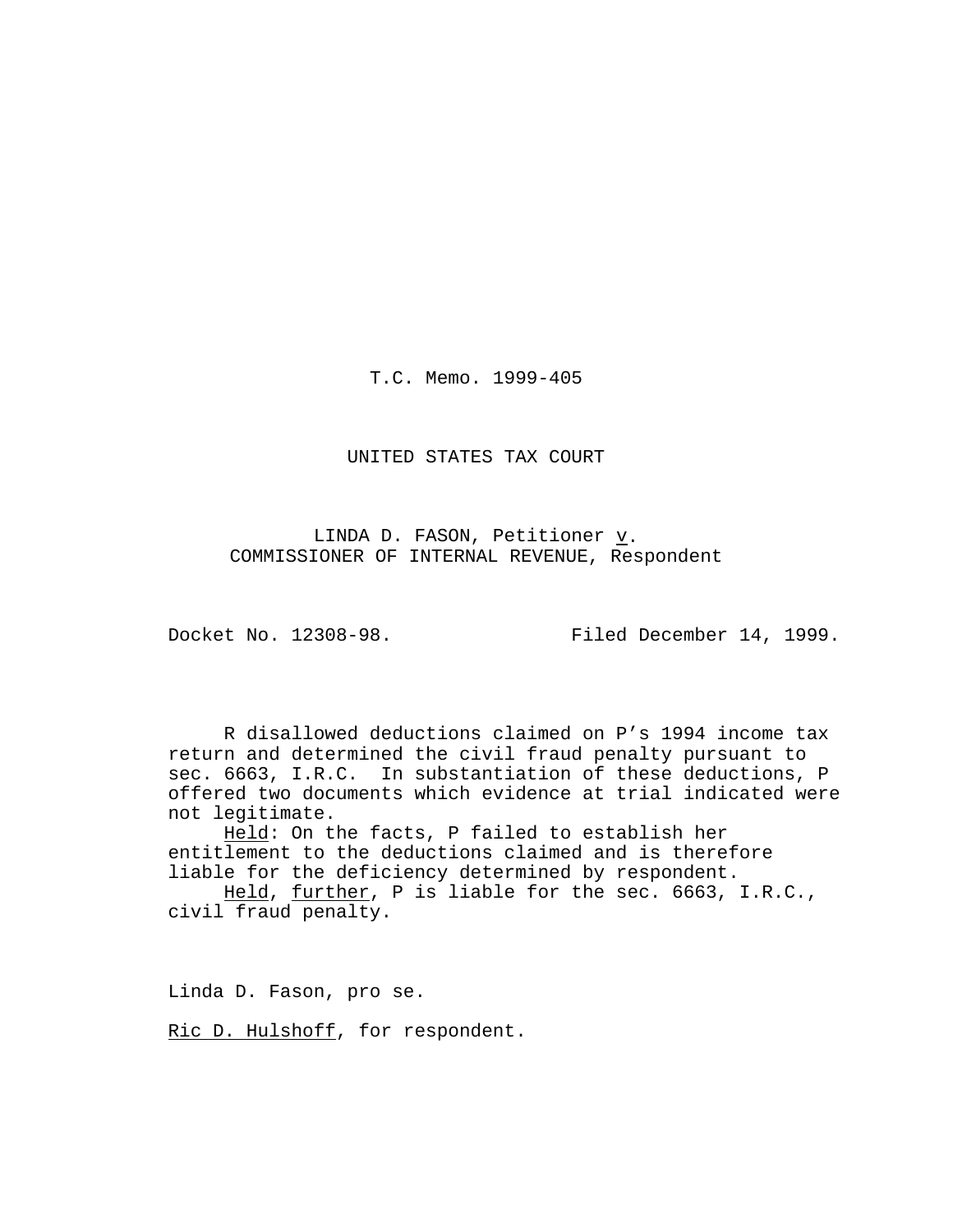### MEMORANDUM FINDINGS OF FACT AND OPINION

NIMS, Judge: Respondent determined a Federal income tax deficiency for petitioner's 1994 taxable year in the amount of \$5,846. Respondent also determined a civil fraud penalty of \$4,385 for 1994, pursuant to section 6663.

The issues for decision are as follows:

(1) Whether petitioner has established entitlement to deductions claimed for medical expenses, charitable contributions, casualty losses, and employee business or miscellaneous expenses; and

(2) whether petitioner is liable for the section 6663 civil fraud penalty or, in the alternative, the section 6662(a) accuracy-related penalty.

Unless otherwise indicated, all section references are to sections of the Internal Revenue Code in effect for the year in issue, and all Rule references are to the Tax Court Rules of Practice and Procedure.

# FINDINGS OF FACT

Some of the facts have been stipulated and are so found. The stipulations filed by the parties, with accompanying exhibits, are incorporated herein by this reference.

Linda D. Fason resided in Lynwood, California, at the time of filing her petition in this case. On her 1994 income tax return, petitioner reported having incurred, and took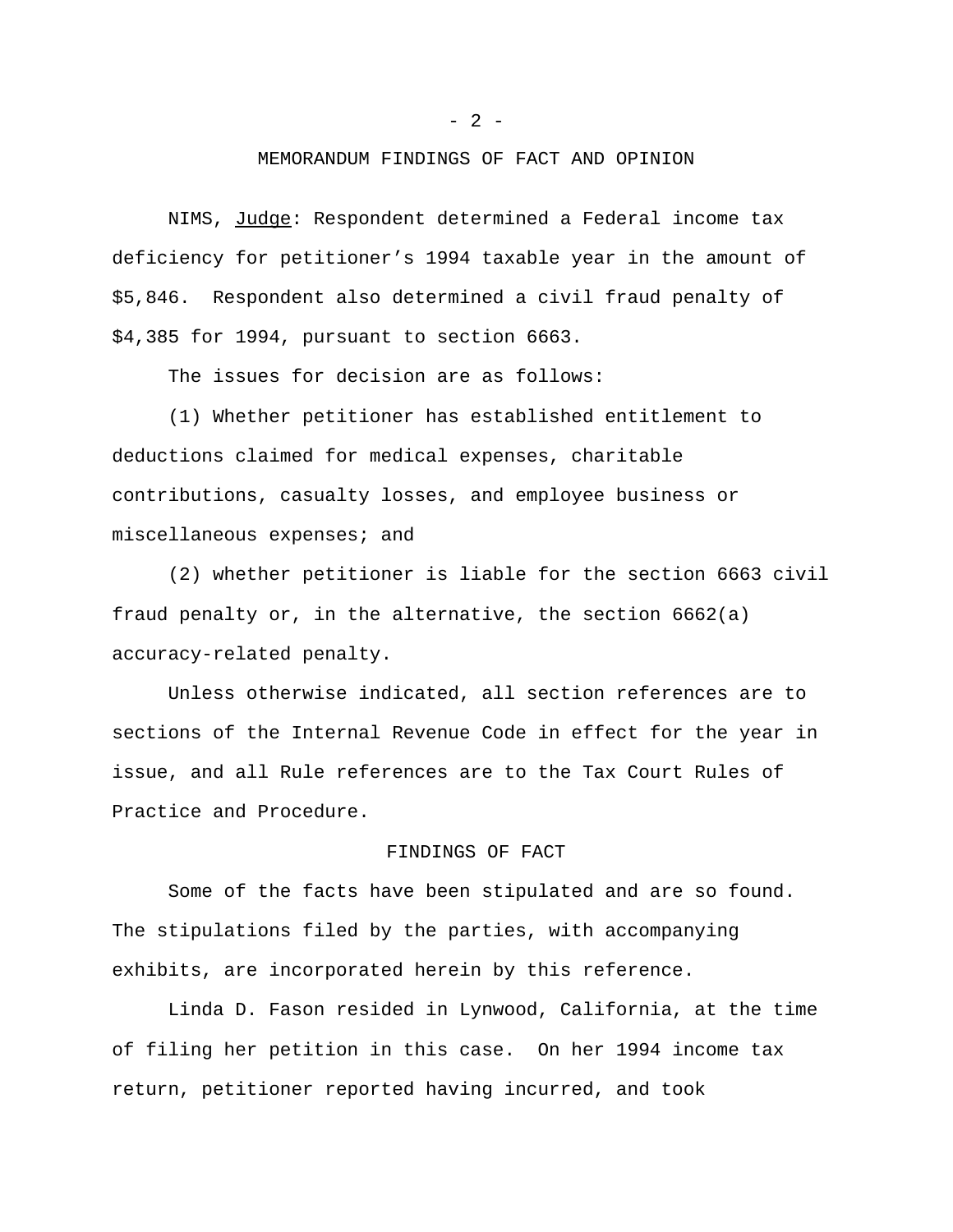corresponding deductions for, the following expenditures and losses: \$8,611 for medical expenses, \$7,214 for charitable contributions, \$4,659 for casualty losses, and \$12,656 for employee and miscellaneous expenses.

During an audit of her 1994 return, petitioner provided two documents for purposes of substantiating her expenses. The first was a receipt on letterhead of Richard Hill, Sr., M.D. The receipt designates Richard Harden, petitioner's son, as "patient" and bears \$8,611.37 both as the amount of "charges" and as the amount "paid". A handwritten annotation on the receipt reads: "Pd by L. Fason cashier chk".

The second item provided by petitioner for substantiation purposes was a document on letterhead of Trinity Baptist Church entitled "1994 Contribution Statement". It states that Linda Fason contributed \$7,214 during 1994.

On October 10, 1996, respondent sent petitioner a information document request asking for a copy of the cashier's check used to pay Dr. Richard Hill. Petitioner responded in a letter dated October 15, 1996: "Regarding your letter to me (copy enclosed) about a copy of cashiers check paid to Dr.'s bill the check had no copy."

Respondent then sent a second information document request on April 16, 1997, again soliciting a copy of the cashier's check or, if such was unavailable, verification of the method (i.e.,

 $-3 -$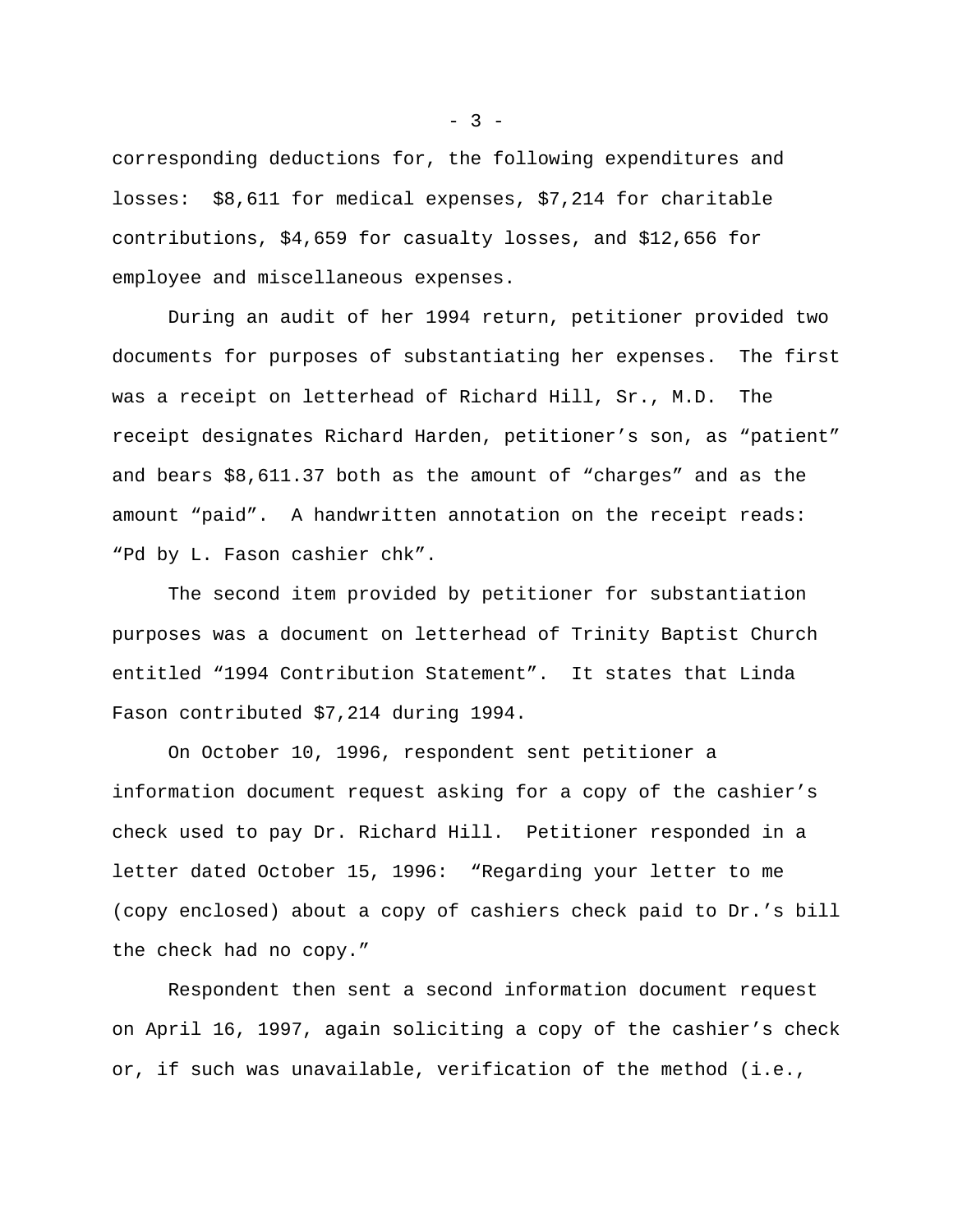personal check or cash withdrawal from a bank account) used to purchase the cashier's check. Petitioner's April 28, 1997, response letter stated: "Richard's med expenses were paid by cash so I only have the Dr. receipt that I turned in."

On May 8, 1997, respondent sent a third communication informing petitioner that "information provided from Trinity Baptist Church indicates that they did not receive any contributions from you during 1994" and that "the information you provided on the casualty loss is insufficient to verify that a loss was sustained and due to a casualty or theft. A list of items prepared by you does not, by itself constitute verification." Petitioner once again responded by letter on May 17, 1997. With regard to the contributions, she wrote: "My charitable contributions to Trinity Baptist Church was anonymous. That was my agreement with the church." Concerning the casualty loss, she said: "Because an earthquake is not a criminal matter I could not file a police report, to verify my losses. The items I lost were too expensive for me to replace at one time so therefore I don't have a cancelled check."

When the matter came to trial, petitioner appeared and stated: "I don't want to go any further with this." She left the courtroom prior to the presentation of any evidence or testimony.

 $- 4 -$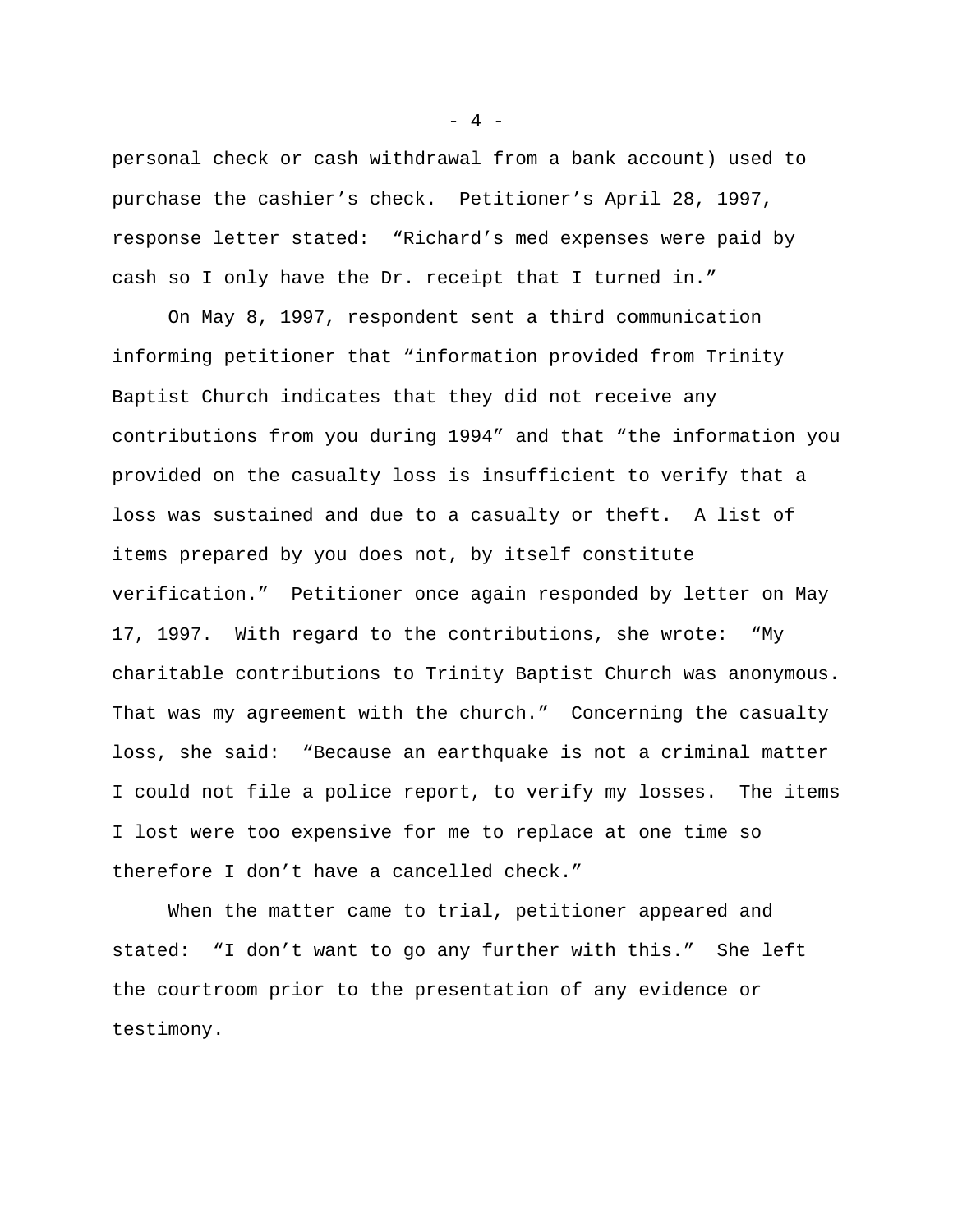Respondent then proceeded to call Dr. Hill and the financial secretary of Trinity Baptist Church, Ms. Debra Hannah, as witnesses.

Dr. Hill did not recall ever treating Ms. Fason or her son and did not recognize the name of Richard Harden. The handwriting on the receipt did not belong to either Dr. Hill or his office manager, the only two individuals who prepare receipts in his practice. In addition, the receipt did not bear the stamp customarily placed by Dr. Hill on such documents.

Ms. Hannah had searched the contribution records of Trinity Baptist Church for 1993 and 1994, and no record was found of any gifts from Ms. Fason. Ms. Fason also was not listed in the past or present membership records of the church.

#### OPINION

We must decide whether petitioner has established her entitlement to the deductions claimed on her 1994 income tax return and, if not, whether she is liable for the section 6663 civil fraud penalty.

Respondent contends that petitioner has failed to substantiate the deductions claimed and is therefore liable for the deficiencies determined by respondent. Respondent further argues that falsified evidence offered by petitioner establishes an intent to evade tax and, hence, supports imposition of the civil fraud penalty. In the alternative, if petitioner's conduct

- 5 -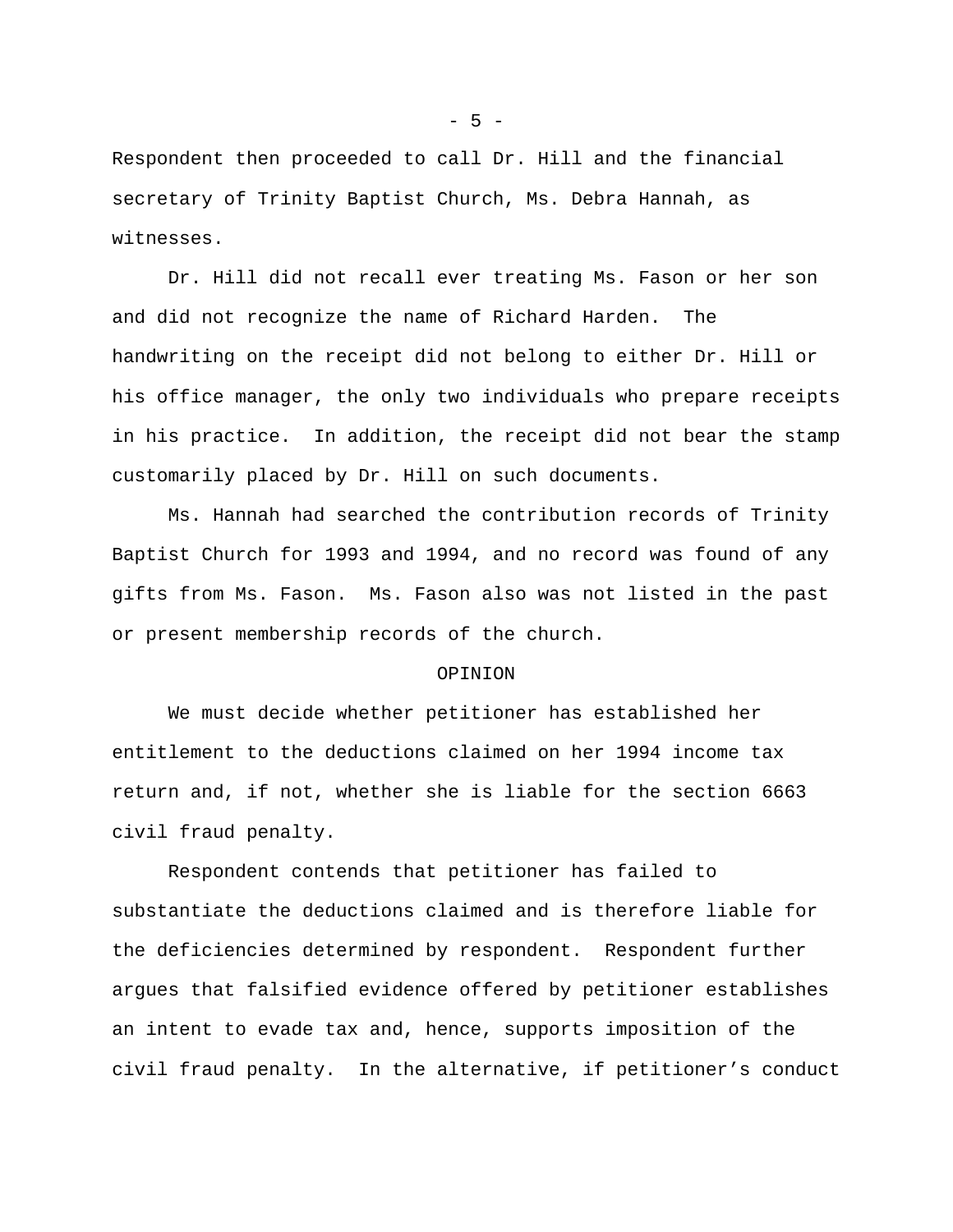is determined not to rise to the level of fraud, respondent asserts that petitioner is liable for the accuracy-related penalty on account of negligence or disregard of rules or regulations.

We agree with respondent that the substantiation offered by petitioner not only falls short of establishing her entitlement to the claimed deductions but also demonstrates sufficient fraudulent intent to warrant the civil fraud penalty.

## Disallowance of Deductions

As a general rule, respondent's determinations are presumed correct, and the taxpayer bears the burden of proving that such determinations are erroneous. See Rule 142(a). Deductions, moreover, are a matter of "legislative grace", and "a taxpayer seeking a deduction must be able to point to an applicable statute and show that he comes within its terms." New Colonial Ice Co. v. Helvering, 292 U.S. 435, 440 (1934). The burden of proving entitlement to a deduction is therefore on the taxpayer, see Rule 142(a), and every taxpayer is required to maintain adequate records to substantiate the existence and amount of any deduction claimed; see sec.  $6001$ ; sec.  $1.6001 - 1(a)$ , Income Tax Regs.

Applying these principles to the matter at hand, we find that petitioner here has failed to carry her burden of establishing that disallowance of the challenged deductions was

 $- 6 -$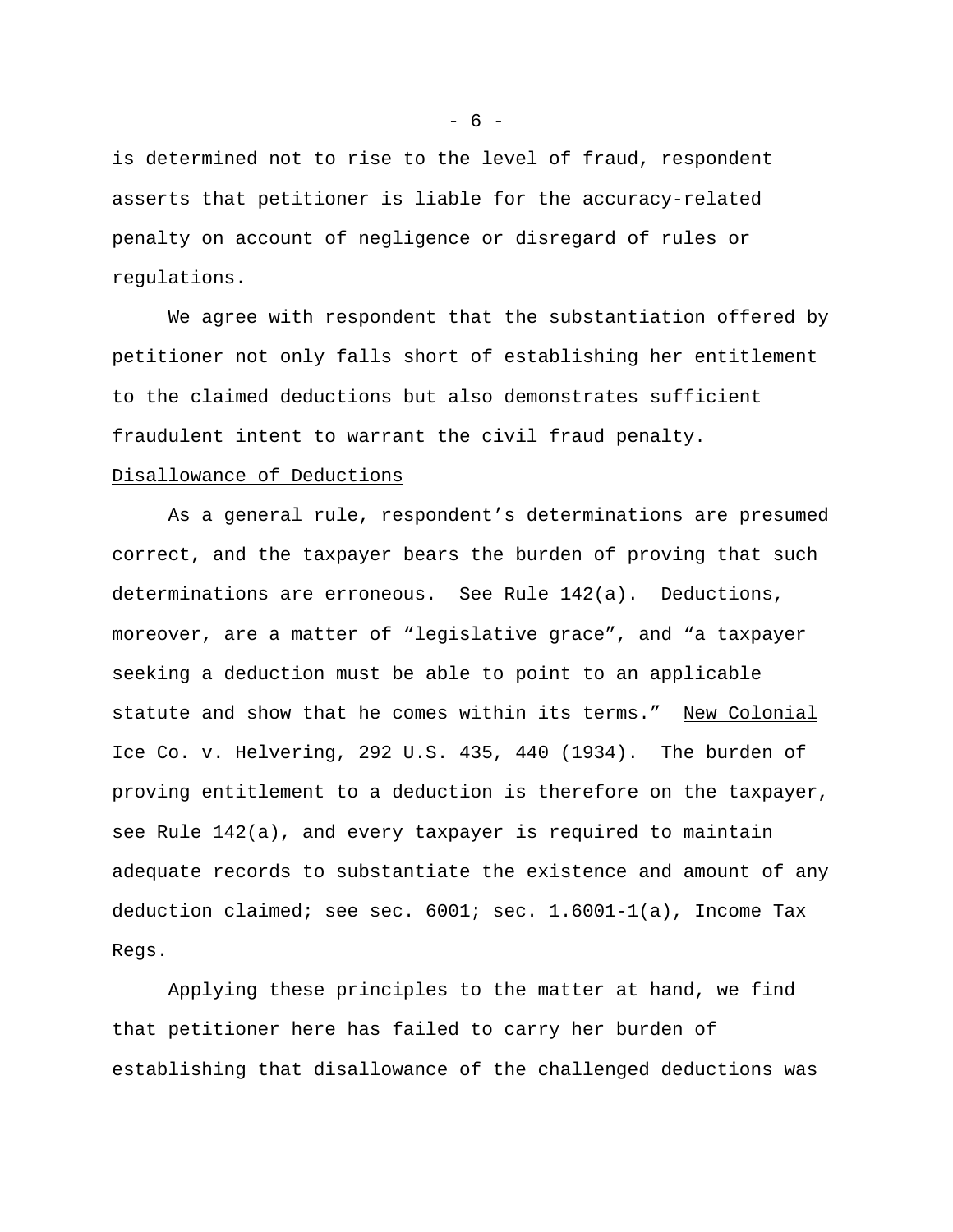erroneous. With respect to the medical expenses, the only substantiation offered by petitioner is the purported receipt from Dr. Richard Hill. Dr. Hill, however, testified that the document was not a receipt prepared by his office, and we find his testimony to be credible. As to the charitable contributions, the sole item offered in substantiation, the 1994 Contribution Statement, is likewise shown by a credible witness to be lacking in legitimacy. Ms. Debra Hannah, the financial secretary of Trinity Baptist Church, stated that the contribution records of the church contained no reference to a gift from petitioner.

Regarding the casualty losses and business and miscellaneous deductions, no substantiation other than the lists set forth in petitioner's return has been presented. Hence, because demonstrably fraudulent evidence will not validate a deduction, nor, of course, will the complete absence of evidence, the presumption of correctness afforded to respondent's deficiency determination is not rebutted. Petitioner is therefore liable for the deficiency determined by respondent.

#### Civil Fraud Penalty

Section 6663(a) authorizes the imposition of a civil fraud penalty and reads as follows: "If any part of any underpayment of tax required to be shown on a return is due to fraud, there shall be added to the tax an amount equal to 75 percent of the

- 7 -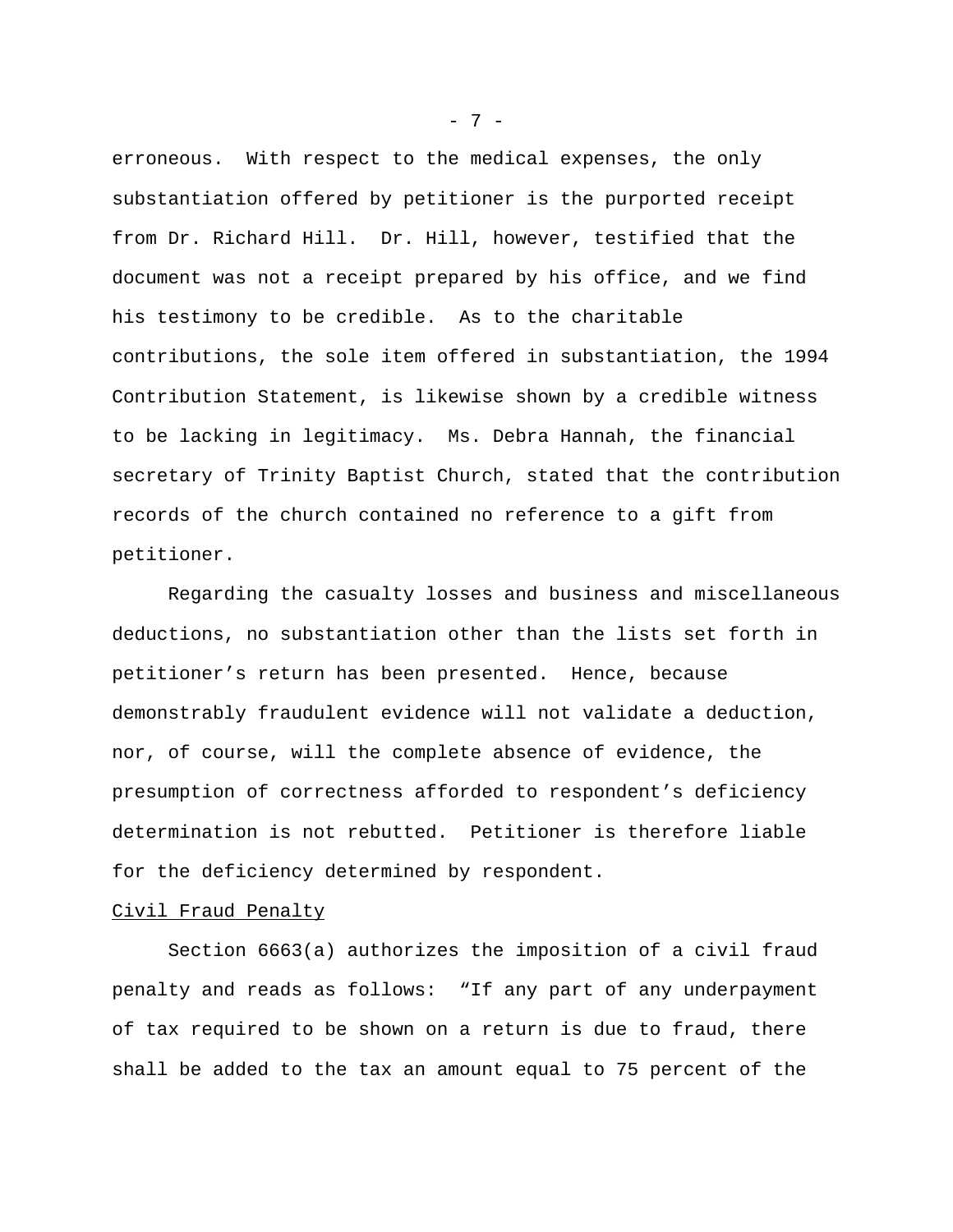portion of the underpayment which is attributable to fraud." Section 6663(b) further provides:

If the Secretary establishes that any portion of an underpayment is attributable to fraud, the entire underpayment shall be treated as attributable to fraud, except with respect to any portion of the underpayment which the taxpayer establishes (by a preponderance of the evidence) is not attributable to fraud.

To establish the existence of fraud, respondent bears the burden of proving by clear and convincing evidence that (1) an underpayment of income tax exists and (2) some portion of that underpayment is due to fraud. See sec.  $7454(a)$ ; Rule  $142(b)$ ; Clayton v. Commissioner, 102 T.C. 632, 646 (1994); Recklitis v. Commissioner, 91 T.C. 874, 909 (1988).

Fraud is generally defined as intentional wrongdoing on the part of the taxpayer, with the specific purpose of evading tax believed to be owed. See Powell v. Granquist, 252 F.2d 56, 60 (9th Cir. 1958). Respondent must therefore prove that the taxpayer "intended to evade tax believed to be owing by conduct intended to conceal, mislead, or otherwise prevent the collection of such tax." Clayton v. Commissioner, supra at 647; Recklitis v. Commissioner, supra at 909. Nonetheless, respondent "need not establish that tax evasion was a primary motive of the taxpayer, but may satisfy the burden by showing that a tax-evasion motive played any part in the taxpayer's conduct". Clayton v. Commissioner, supra at 647.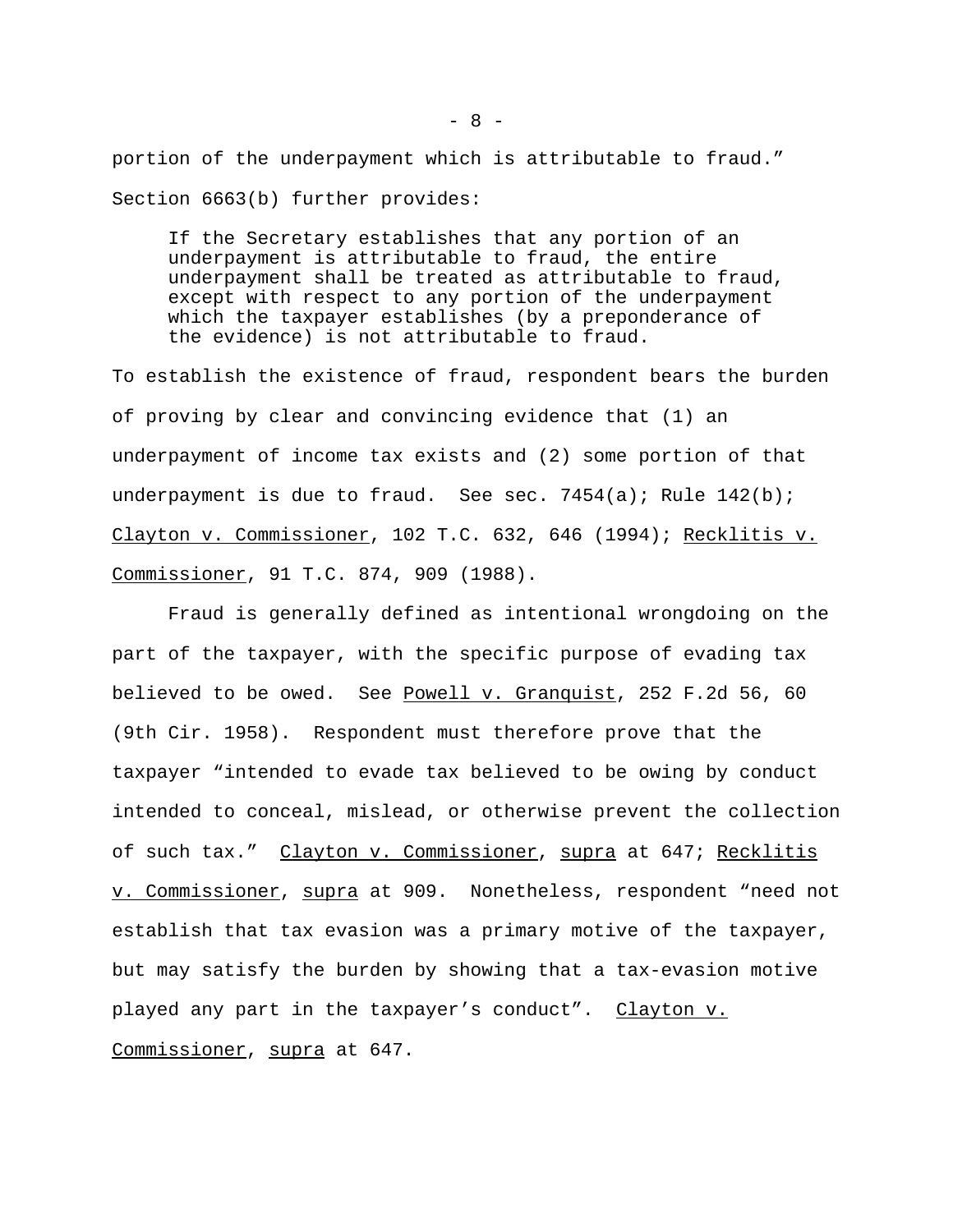The presence of fraud is a question of fact to be resolved upon consideration of the entire record. See Recklitis v. Commissioner, supra at 909. Although fraud is never imputed or presumed, intent to defraud may be proven by circumstantial evidence. See Clayton v. Commissioner, supra at 647; Recklitis v. Commissioner, supra at 909-910.

Here, given our conclusion above regarding the existence of a deficiency, an underpayment of tax has been established. In addition, through presentation of circumstantial evidence, respondent has carried the burden of showing that some portion of this underpayment is due to fraud. Moreover, because petitioner has failed to offer any evidence that some part of the deficiency cannot be attributed to fraud, the section 6663 penalty applies to the entire underpayment.

This case reveals a specific fraudulent intent on the part of petitioner to evade tax. Petitioner neglected to maintain adequate records to substantiate more than \$25,000 in deductions. In addition, evidence of intent to defraud is particularly apparent in the implausibility and inconsistencies surrounding the two documents allegedly offered to validate these deductions. Because testimony at trial indicated that neither document was legitimate, petitioner presented false evidence for purposes of misleading the tax authorities. Moreover, statements made by petitioner with regard to these documents reveal inconsistent

- 9 -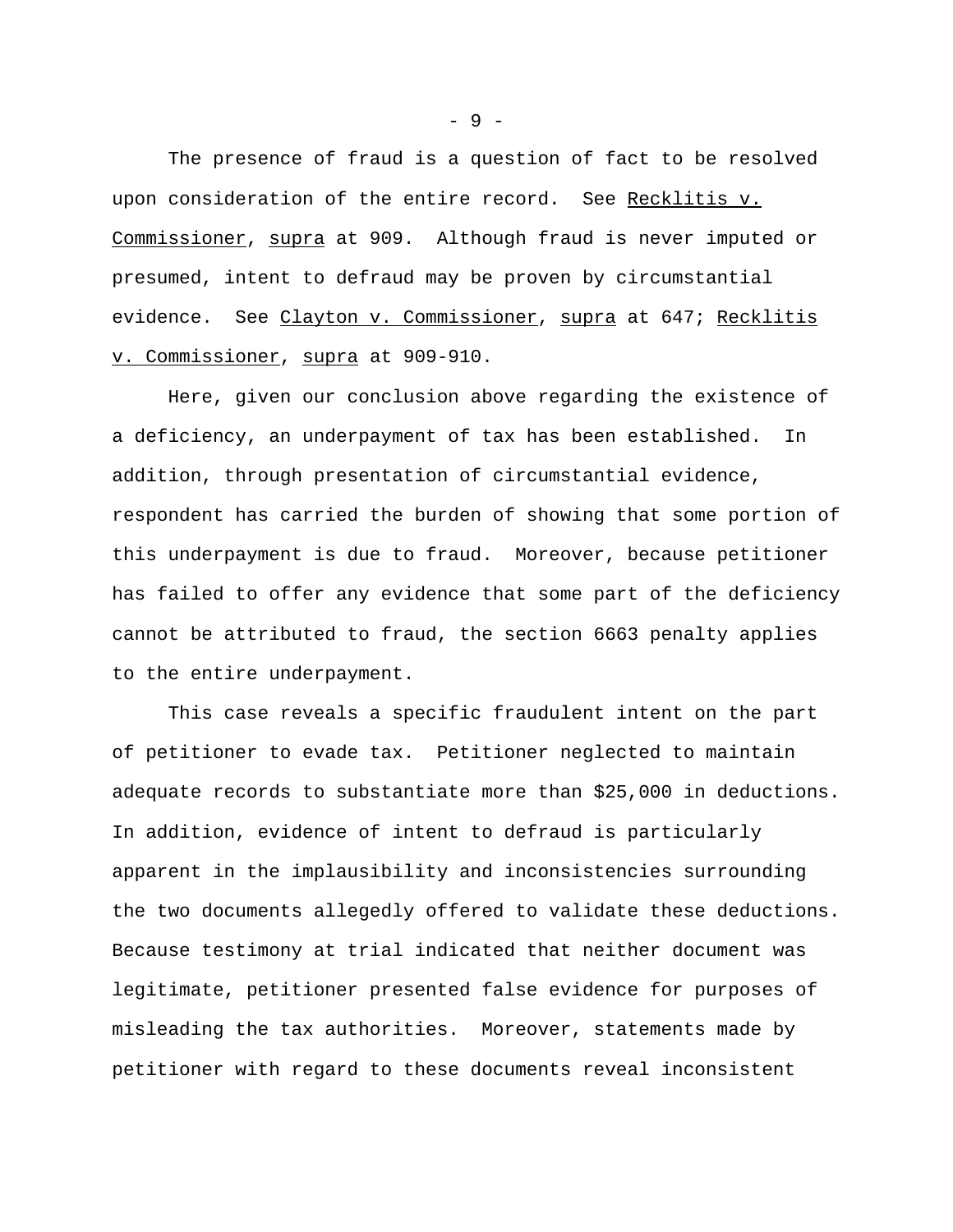explanations of her behavior. The medical receipt and petitioner's first letter to respondent refer to payment in the form of a cashier's check. Petitioner's second letter to respondent, in contrast, states that payment was made in cash. The documentary evidence she offered and her own written statements are therefore directly contradictory.

Similarly, petitioner offered a contribution statement from Trinity Baptist Church which designates her by name as a donor. Then, in her third letter to respondent, petitioner attempts to explain the church's lack of information regarding her gifts by writing that her contributions were anonymous. However, if her contributions were truly anonymous, so that her giving would not be reflected in the church records, the church would not have been able to issue a personal contribution statement. Again, petitioner's explanations are contradictory and implausible.

Furthermore, prolonging the examination of her return for several years with false and conflicting communications can hardly be deemed cooperation with tax authorities.

Based on these circumstances, we hold that petitioner is liable for the section 6663 civil fraud penalty, and we need not reach the alternative question of whether petitioner would be

 $- 10 -$